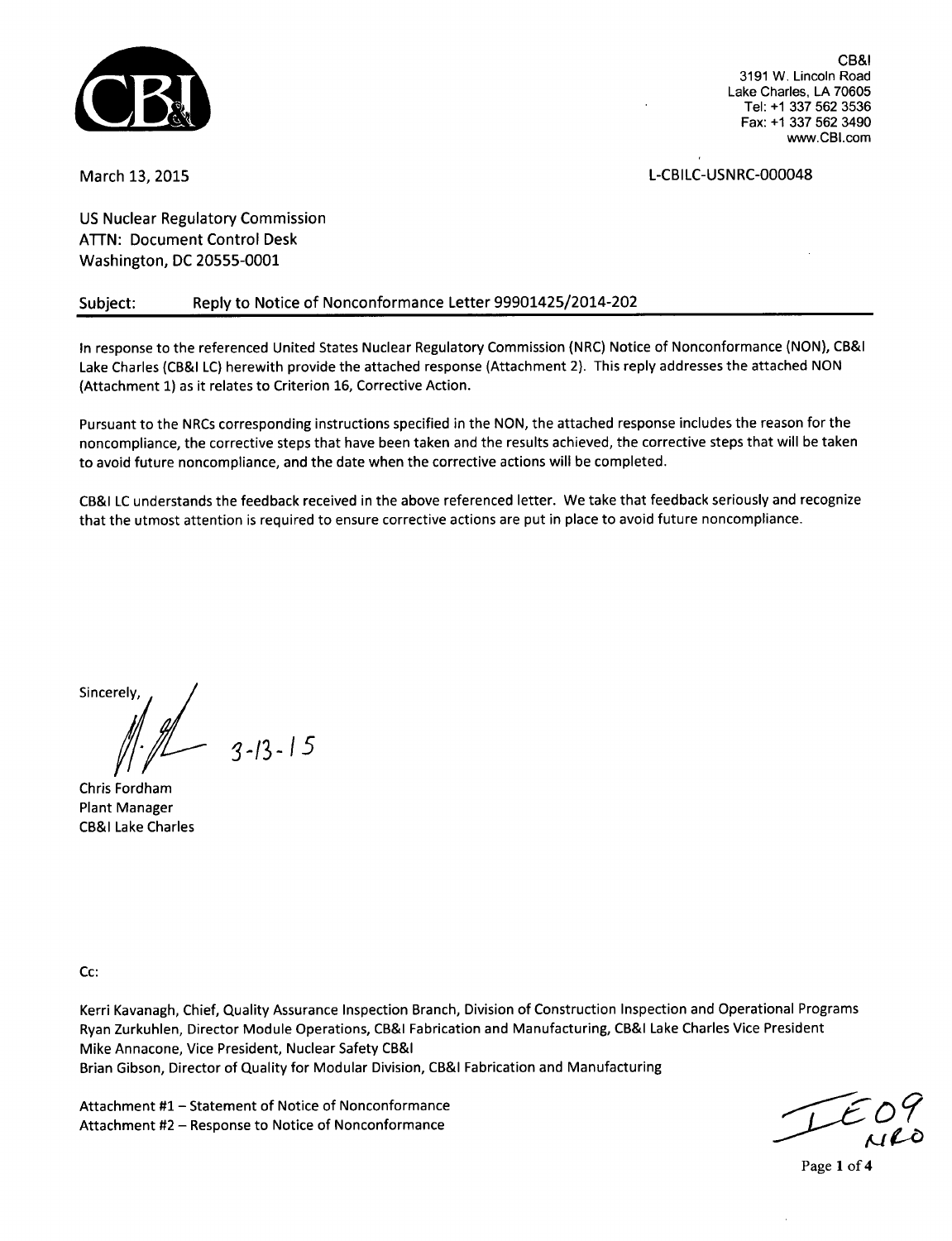

## Attachment **#1**

## **STATEMENT** OF **NOTICE** OF **NONCONFORMANCE**

Chicago Bridge & Iron (Lake Charles) Docket No. 99901425 Report No. 2014-202

Based on the results of a U.S. Nuclear Regulatory Commission (NRC) inspection conducted at the Chicago Bridge & Iron Lake Charles (CB&I LC) facility in Lake Charles, **LA,** from December 1, 2014 through December 5, 2014, certain activities were not conducted in accordance with NRC requirements contractually imposed on CB&I LC by its customers or NRC licensees.

A. Criterion XVI, "Corrective Action," of Appendix B to Title 10 of the Code of Federal Regulations (10 CFR) Part 50 states: "Measures shall be established to assure that conditions adverse to quality, such as failures, malfunctions, deficiencies, deviations, defective material and equipment, and nonconformances are promptly identified and corrected. In the case of significant conditions adverse to quality, the measures shall assure that the cause of the condition is determined and corrective action taken to preclude repetition. The identification of the significant condition adverse to quality, the cause of the condition, and the corrective action taken shall be documented and reported to appropriate levels of management."

Section 16, "Corrective Action," of CB&I LC's Quality Assurance Manual, Revision 10, dated November 19, 2014, paragraph 16.1.6.b, states, in part, that "measures shall be developed for determining the root cause(s) of significant conditions adverse to quality. The root cause is the main underlying source of a condition adverse to quality that, when corrected, eliminates recurrence of the condition."

Contrary to the above, as of December 5, 2014, CB&I LC failed to assure that the cause of significant conditions adverse to quality was determined and corrective action taken to preclude recurrence. Specifically, CB&I LC failed to provide adequate objective evidence that the corrective actions to preclude the repetition of significant conditions adverse to quality associated with the quality assurance (QA) program breakdowns have been effectively determined and implemented. The NRC inspection team reviewed the corrective actions associated with the November 2013, December 2013 and September 2014 10 CFR 50.55(e) notifications related to CB&I LC **QA** program breakdowns categorized as significant conditions adverse to quality. The NRC inspection team noted that CB&I LC took corrective actions for the condition adverse to quality related to welding only. However, the NRC inspection team determined that CB&I LC did not perform a comprehensive review of the current effectiveness of the overall **QA** program in its entirety to verify that the root causes of the significant **QA** breakdown had been corrected.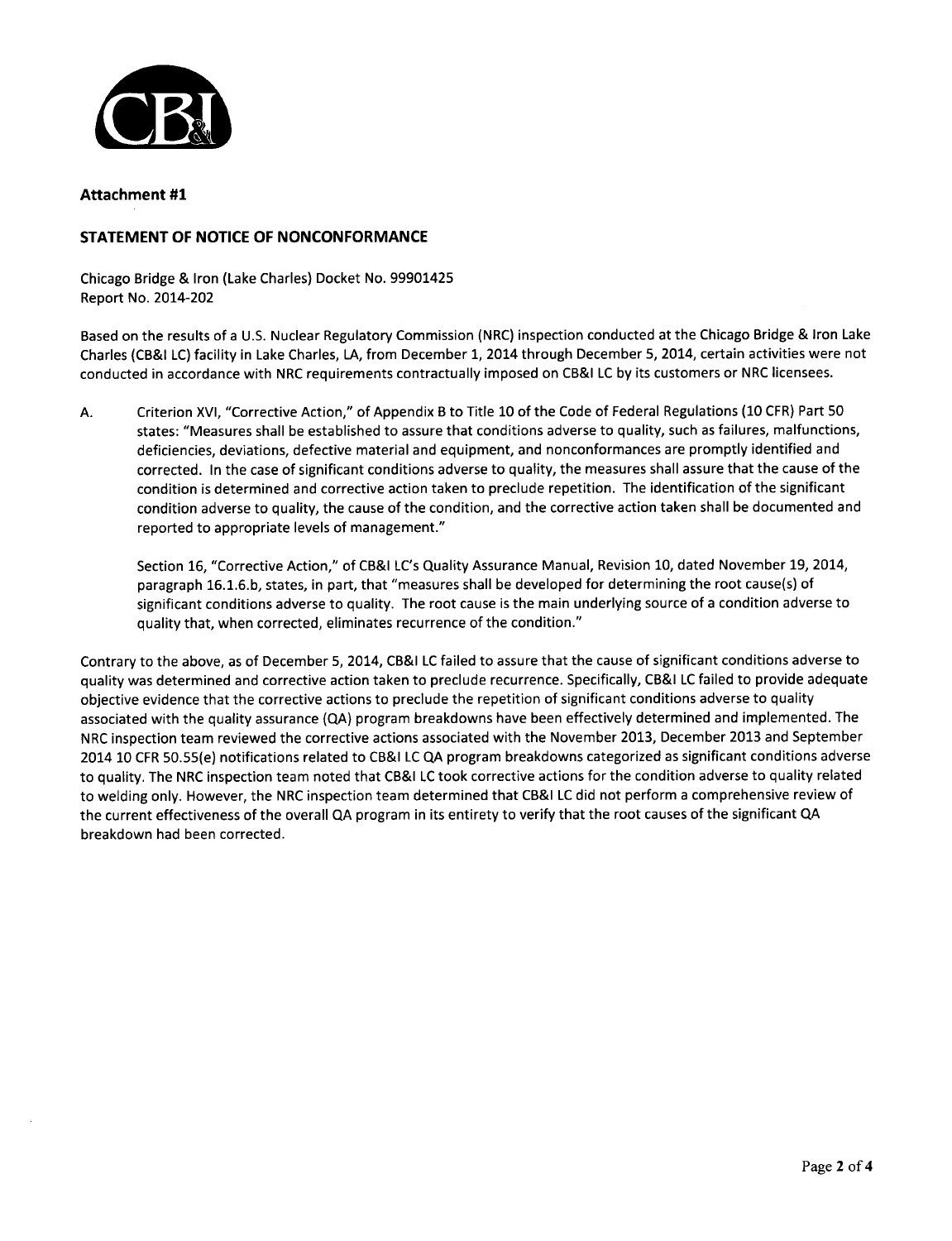

#### Attachment 2

### Reason for Noncompliance:

CB&I LC initiated Corrective Action Report (CAR) 2015-099 to perform causal analysis and determine corrective actions for this NRC identified nonconformance.

Based on the results of causal analysis documented in CAR 2015-099, it has been concluded that the reason for this noncompliance is that existing CB&I **LC** processes for analysis of significant conditions adverse to quality are focused on preventing recurrence of specific events and their associated causes.

The current analysis processes do not provide methods for evaluating the occurrence and recurrence of quality assurance program breakdowns associated with identified quality assurance program (QAP) elements and the extent of the breakdowns.

Additionally, it was noted during the review that once client review of a Part 21 or 10 CFR 50.55(e) evaluation has been completed, details of the results had not been communicated to the supplier. This communication would provide the allowance to align results and ensure causes and conditions are addressed in an accurate manner.

## Corrective steps that have been taken and the results achieved:

The corrective action reports (CARs) discussed in the details section of the NRC inspection report 99901425/2014-202 were identified as significant conditions adverse to quality (SCAQs) that required root cause analysis (or "analyses") (RCAs). Upon completion of the associated RCAs, root causes, contributing causes and associated corrective actions were identified to minimize the potential for recurrence of the events.

As part of the analysis of this nonconformance, as documented in CAR 2015-099, a review was conducted of RCAs for conditions that were determined to be reportable under 10 CFR 50.55(e) (CAR 2013-739 and CAR 2013-1641), the basis for the Stop Work Order and the Chilled Environment Letter and associated RCA (CAR 2013-438). It was concluded that recurrent deficiencies were found in Criterion II Quality Assurance Program, V Instructions Procedures and Drawings, VII Control of Purchased Material, Equipment and Services, IX Special Processes, X Inspection, and XVI Corrective Action. It was further determined that a review should be performed to determine the current effectiveness of those CB&I **LC QAP** elements.

### Corrective steps that will be taken to avoid further noncompliance:

Perform an evaluation of CB&I LC **QAP** elements for criterion II Quality Assurance Program, V Instructions Procedures and Drawings, VII Control of Purchased Material, Equipment and Services, IX Special Processes, X Inspection, and XVI Corrective Action to verify that the root causes of the significant QA breakdown have been corrected. This action will be completed by May 30, 2015.

Revise procedure QP-CA-301, "Cause Analyses," to provide instruction to conduct an evaluation during the process of a root cause analysis to determine if recurring breakdowns are occurring within identified QAP elements. This action will be completed by April 30, 2015.

Revise procedure QP-CA-301, "Cause Analyses," to provide instruction to generate a CAR to evaluate recurring QAP breakdowns identified during root cause analysis. Further instruction shall also include an evaluation to determine the overall effectiveness of that QAP element. This action will be completed by April 30, 2015.